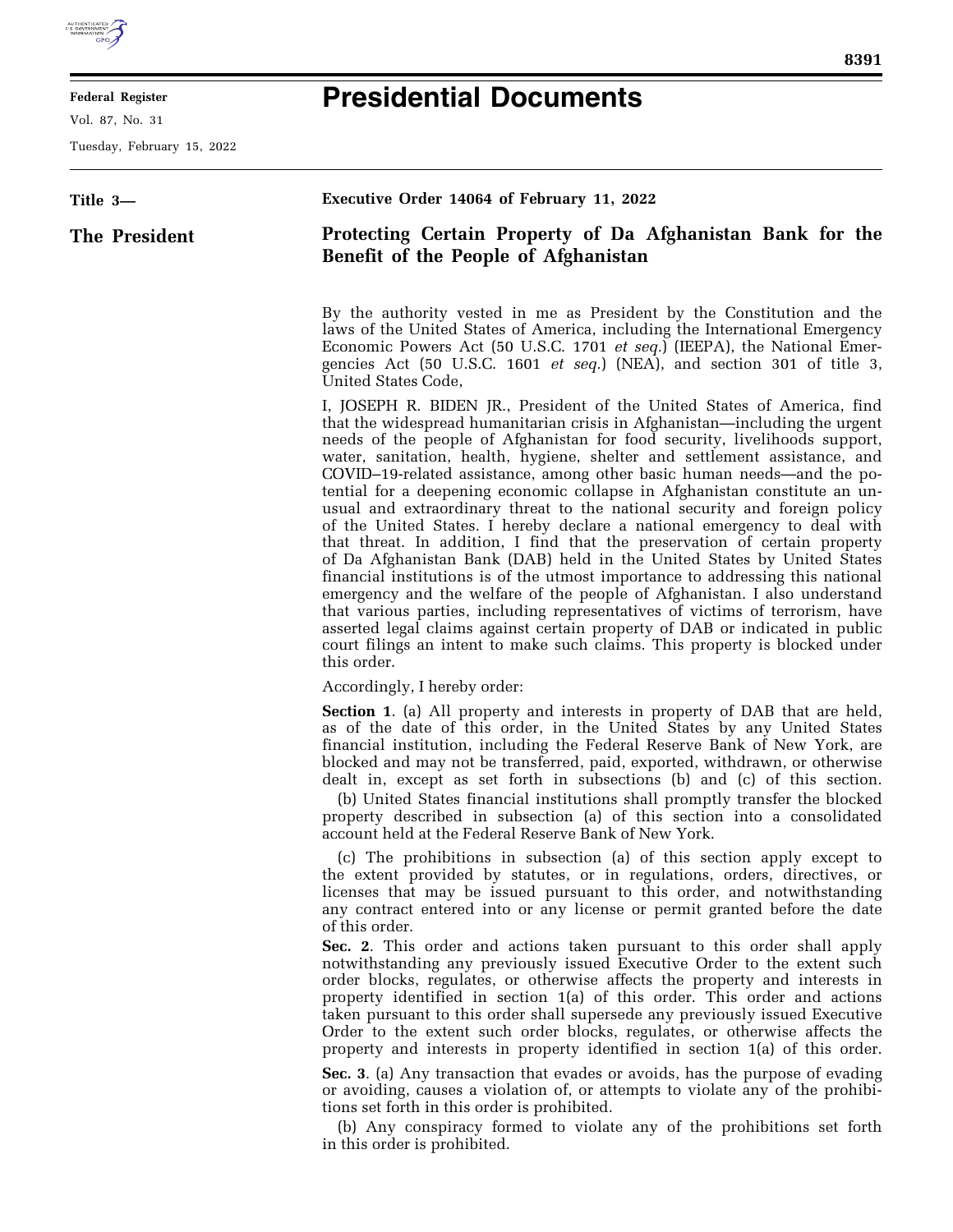**Sec. 4**. For the purposes of this order:

(a) the term ''Da Afghanistan Bank'' or ''DAB'' means the Central Bank of Afghanistan;

(b) the term ''entity'' means a partnership, association, trust, joint venture, corporation, group, subgroup, or other organization; and

(c) the term ''person'' means an individual or entity.

**Sec. 5**. For those persons whose property and interests in property are blocked pursuant to this order who might have a constitutional presence in the United States, I find that because of the ability to transfer funds and other assets instantaneously, prior notice to such persons of measures to be taken pursuant to this order would render those measures ineffectual. I therefore determine that for these measures to be effective in addressing the national emergency declared in this order, there need be no prior notice of the blocking of property and interests in property set forth in section 1(a) of this order.

**Sec. 6**. The Secretary of the Treasury, in consultation with the Secretary of State and the Attorney General, is authorized to take such actions, including the promulgation of rules and regulations, and to employ all powers granted to the President by IEEPA as may be necessary to carry out the purposes of this order. The Secretary of the Treasury may, consistent with applicable law, redelegate any of these functions within the Department of the Treasury. All executive departments and agencies of the United States shall take all appropriate measures within their authority to implement this order.

**Sec. 7**. Nothing in this order shall prohibit transactions for the conduct of the official business of the Federal Government by employees, grantees, and contractors thereof.

**Sec. 8**. The Secretary of the Treasury, in consultation with the Secretary of State, is authorized to submit recurring and final reports to the Congress on the national emergency declared in this order, consistent with section 401(c) of the NEA (50 U.S.C. 1641(c)) and section 204(c) of IEEPA (50 U.S.C. 1703(c)).

**Sec. 9**. (a) Nothing in this order shall be construed to impair or otherwise affect:

(i) the authority granted by law to an executive department or agency, or the head thereof; or

(ii) the functions of the Director of the Office of Management and Budget relating to budgetary, administrative, or legislative proposals.

(b) This order shall be implemented consistent with applicable law and subject to the availability of appropriations.